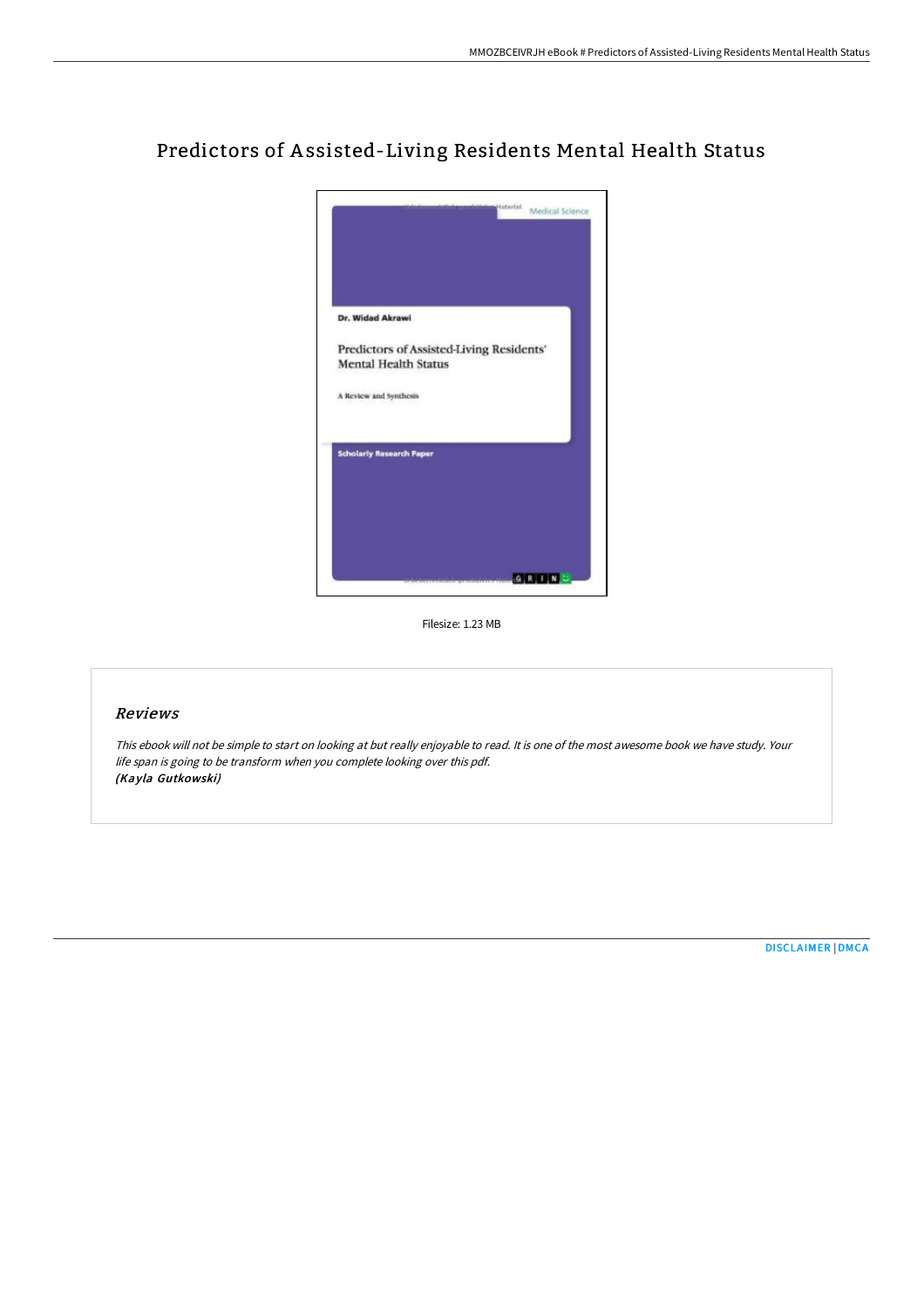### PREDICTORS OF ASSISTED-LIVING RESIDENTS MENTAL HEALTH STATUS



GRIN Verlag GmbH, United States, 2014. Paperback. Book Condition: New. Auflage.. 210 x 148 mm. Language: English . Brand New Book \*\*\*\*\* Print on Demand \*\*\*\*\*.Scholarly Research Paper from the year 2010 in the subject Medicine - Epidemiology, grade: 4 on 4 scale (A), language: English, abstract: With the increased life expectancy among the world s populations, it is estimated that by 2050 there will be 2 billion individuals worldwide over the age of 60, which shines the light on the challenges facing long term care settings, such as senior centers, assisted-living facilities and nursing homes, in how to satisfy the older adults needs and improve their psychological status. While popular now, assisted-living facilities are expected to boom in the United States in the next few decades. In the absence of a consensus-based definition of and a nationwide standard for assisted-living facilities, researchers have been unable to identify and compare the psychological health of older adults residing in these facilities. This paper explores whether the research question Which factors can predict mental health status among assisted-living residents in the US is significant, relevant, and has been answered. The main objective was to explore the factors that might predict depression or life satisfaction among residents of assisted-living facilities. The paper briefly summarizes an article entitled Predictors of Psychological Well-being among Assisted-living Residents, which was published in Health and Social Work in 2002 by Cummings. It identifies the research hypothesis that has been explored, namely gender, self-rated health, functional impairment, perceived social support and participation in social activities are likely to be associated with mental health status of assisted-living residents in the US. The paper then presents a brief literature review, before considering the raised research questions, the methodology used, the results and interpretations. The final section of the paper offers the...

Read Predictors of [Assisted-Living](http://techno-pub.tech/predictors-of-assisted-living-residents-mental-h.html) Residents Mental Health Status Online  $\blacktriangleright$ Download PDF Predictors of [Assisted-Living](http://techno-pub.tech/predictors-of-assisted-living-residents-mental-h.html) Residents Mental Health Status